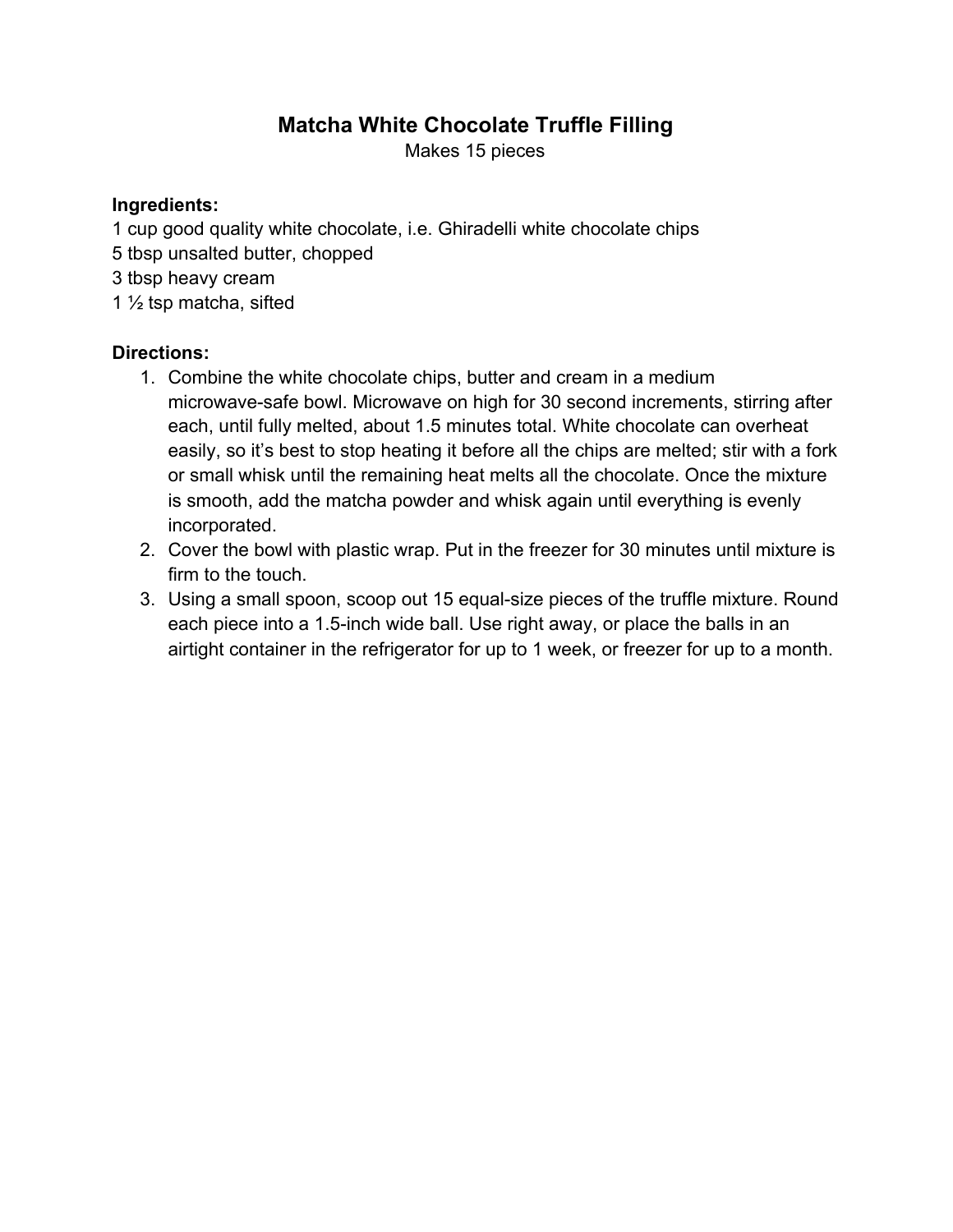# **Matcha Mochi**

Makes 7 pieces

#### **Ingredients:**

 cup mochiko flour cup water  $\frac{1}{4}$ -  $\frac{1}{2}$  cup sugar (use  $\frac{1}{4}$  cup if you don't like desserts too sweet) ½ tsp matcha

For dusting and shaping mochi: ½ cup cornstarch or katakuriko (Japanese potato starch)

**Filling:** Matcha White Chocolate Truffle (see recipe)

#### **Other Optional fillings:**

- Sweet red bean paste in a bag (Japanese brand is good)
- Fresh strawberry slices, sliced 1-inch thick horizontally.
- Nutella, refrigerate the jar for 1 hour before class (I recommend nutella if you don't like red bean)

#### **Directions:**

- 1. Mix all the dry ingredients together in a medium-size microwaveable bowl (glass or ceramic bowl works) well, and then add in all wet ingredients. Mix until fully incorporated.
- 2. Microwave the bowl, uncovered, on high for 2 minutes. Stir the mixture thoroughly with a rice paddle or spatula.
- 3. Microwave the mixture again for another 2 minutes. Meanwhile, dust your cutting board with about  $\frac{1}{4}$  cup of cornstarch or potato starch. Mix the mochi in the bowl thoroughly, and scoop the mochi mixture out in one mass, laying it onto your starch-covered board. If mochi is too hot, let it cool for 5 minutes. Cover your hands with starch and then carefully reach under the mochi, and flip the whole mass onto the other side. This is to make sure the mochi is completely covered with starch.
- 4. Form the mochi into a 3-inch wide log. Pinch off golf-ball size pieces using your left hand to pinch and your right hand to pull the mochi away from the log. Pinch off the entire log into 15 equal-size pieces.
- 5. Working one at a time, fill each mochi with 1 truffle, and pinch in the middle, over the filling, at the 3 and 9 o'clock positions, then the 12 and 6 o'clock positions, and then pinch the rest of the mochi into the center, above the filling.
- 6. Make sure the mochi is well-sealed, flip the mochi over and round it out with your hands. Brush off the mochi with a pastry brush if desired.
- 7. Put the mochi into a cupcake liner if desired, or leave on the plate.